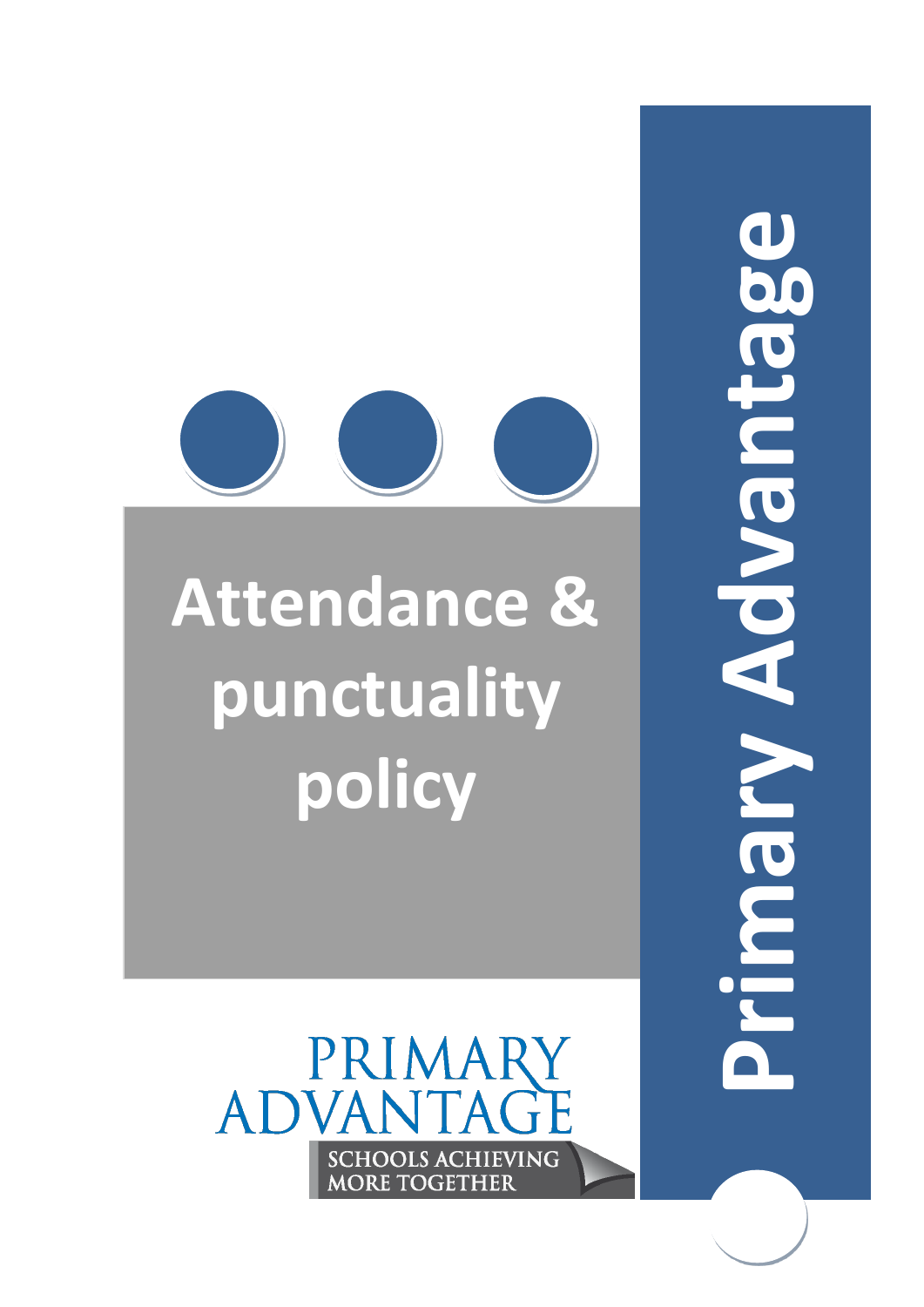

## **Table of Contents**

| <b>REVISIONS</b><br>3                                                                                                                                                              |                |
|------------------------------------------------------------------------------------------------------------------------------------------------------------------------------------|----------------|
| 1. BACKGROUND AND GUIDANCE TO PUPIL ATTENDANCE AND ABSENCE<br>4                                                                                                                    |                |
| <b>2. LINKS TO OTHER POLICIES</b><br>4                                                                                                                                             |                |
| <b>3. ATTENDANCE</b><br>4                                                                                                                                                          |                |
| 3.1 ATTENDANCE AND ADMISSIONS REGISTERS<br>4<br>5<br>3.2 ATTENDANCE MARKS USED IN SCHOOLS<br>5<br>3.3 APPROVED EDUCATIONAL ACTIVITIES OFF-SITE                                     |                |
| <b>4. DELETING PUPILS FROM THE ADMISSIONS REGISTER</b><br>6                                                                                                                        |                |
| <b>5. CHILDREN MISSING IN EDUCATION</b><br>6                                                                                                                                       |                |
| <b>6. AUTHORISED ABSENCE</b><br>7                                                                                                                                                  |                |
| <b>7. UNAUTHORISED ABSENCE</b>                                                                                                                                                     | 7              |
| 7.1 FAMILY HOLIDAYS<br>7                                                                                                                                                           |                |
| <b>8. PERSISTENT ABSENTEEISM</b><br>8                                                                                                                                              |                |
| 9. KEEPING THE SCHOOL INFORMED OF CONTACT DETAILS<br>8                                                                                                                             |                |
| <b>10. RESPONSIBILITIES</b><br>8                                                                                                                                                   |                |
| <b>10.1 LOCAL AUTHORITY</b><br>8<br><b>10.2 GOVERNORS AND LAB MEMBERS</b><br>8<br><b>10.3 HEADTEACHERS</b><br>8<br>10.4 STAFF<br>9<br>10.5 PUPILS<br>9<br><b>10.6 PARENTS</b><br>9 |                |
| <b>11. LEGAL ACTION TO ENFORCE SCHOOL ATTENDANCE</b><br>9                                                                                                                          |                |
| <b>12. FEDERATION APPROACH TO UNAUTHORISED ABSENCE</b><br>9                                                                                                                        |                |
| <b>13. PUNCTUALITY</b>                                                                                                                                                             | 10             |
| 14. CHILDREN COLLECTED LATE FROM SCHOOL                                                                                                                                            | 10             |
| 15. CHARGES FOR LATE / NON-COLLECTION OF CHILDREN                                                                                                                                  | 10             |
| <b>APPENDIX 1: SCHOOL ATTENDANCE &amp; PUNCTUALITY PROCEDURES</b>                                                                                                                  | 11             |
| <b>ABSENCE PROCEDURES</b><br><b>PUNCTUALITY PROCEDURES</b><br>SCHOOL START AND END TIMES                                                                                           | 11<br>11<br>12 |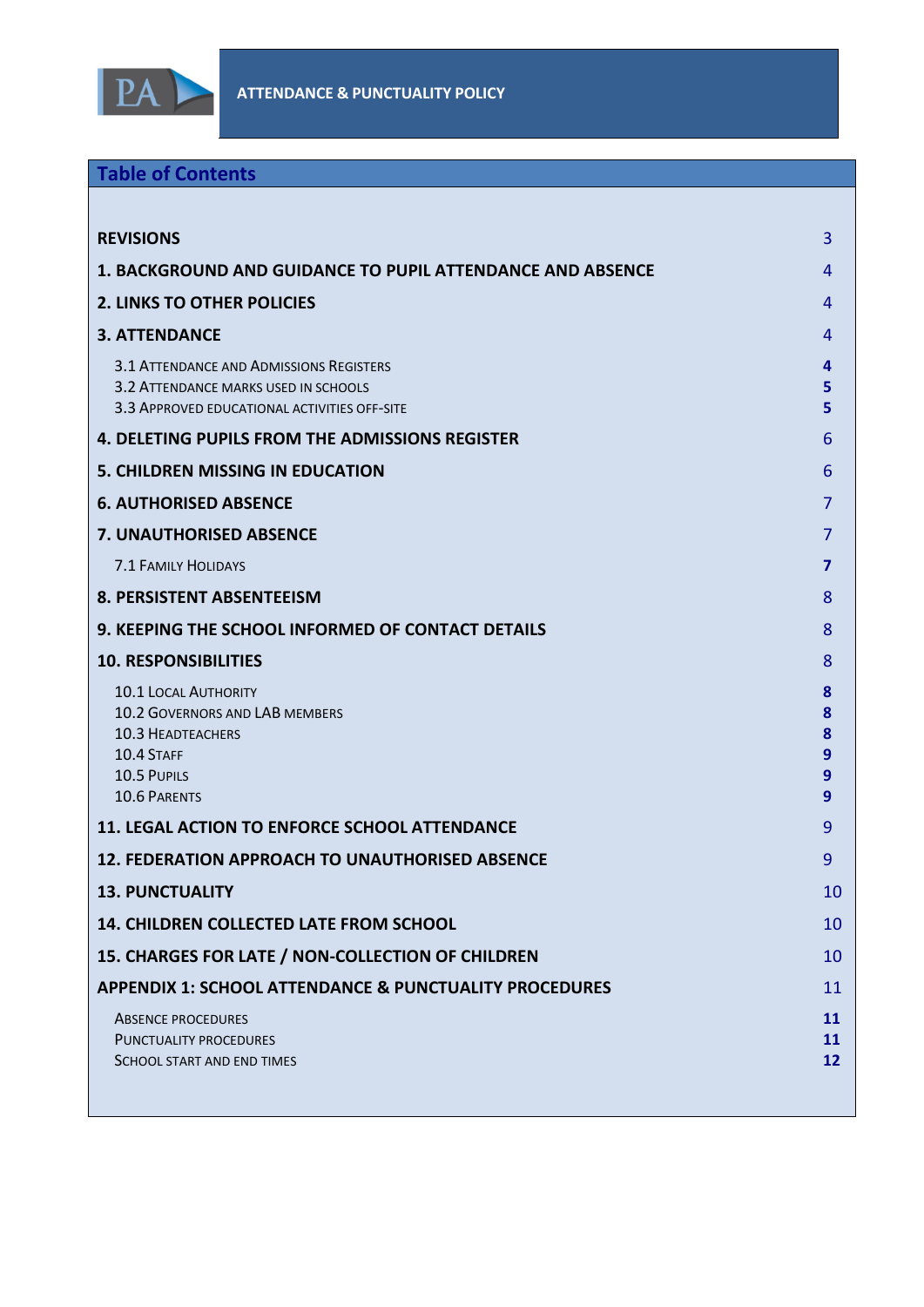

## <span id="page-2-0"></span>**Revisions**

| <b>Date</b>          | <b>Summary of changes</b>                                                                  |
|----------------------|--------------------------------------------------------------------------------------------|
| <b>November 2021</b> | Addition of the definition of compulsory school age.<br>$\bullet$                          |
|                      | Updates and corrections to references to legislation and federation policies.<br>$\bullet$ |
|                      | For authorised absence, use of the wording in the Department for<br>$\bullet$              |
|                      | Education's document: School attendance Guidance for maintained schools,                   |
|                      | academies, independent schools and local authorities 2020.                                 |
|                      | That when attendance is below 94% it will be referred to Hackney<br>$\bullet$              |
|                      | Education's attendance service.                                                            |
|                      | The addition of soft start times for several schools and the new end of day<br>$\bullet$   |
|                      | time for St John & St James.                                                               |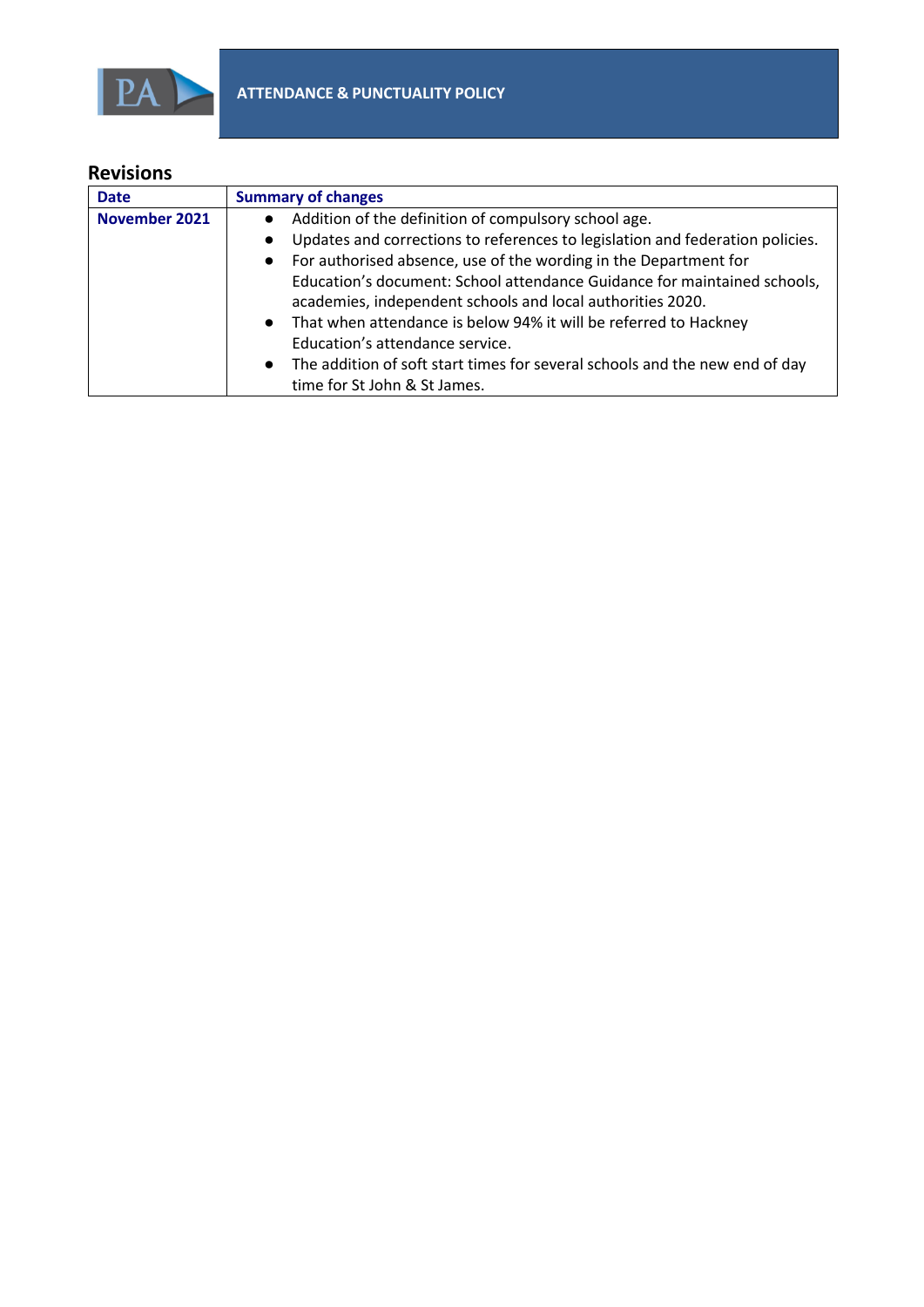

## <span id="page-3-0"></span>**1. Background and guidance to pupil attendance and absence**

Section 7 of the Education Act 1996 states that the parents or guardians of every child of compulsory school age shall cause him/her to receive efficient full time education suitable:

- (a) To age, ability and aptitude and
- (b) To any special educational needs he/she may have.

Non-attendance of school can be damaging to a child's education. Parents<sup>1</sup> may not authorise absence; only schools can do this. Schools will not authorise absences unless under special circumstances. All absences are to be treated as unauthorised unless and until schools and parents agree on a satisfactory explanation, and it is important that schools have procedures, consistently applied, for determining the nature of any absence from school.

This policy aims to outline the federation's absence procedures and provide information on what to do if a child is absent from school.

Compulsory school age starts on 31 December, 31 March or 31 August following a child's fifth birthday, whichever comes first. If a child's fifth birthday is on one of those dates, then they reach compulsory school age on that date.

## <span id="page-3-1"></span>**2. Links to other policies**

This policy has links to a number of other policies/guidance:

- Charging & remissions policy
- Child protection & safeguarding policy
- Data protection & retention policy
- Special educational needs policy
- Medical needs policy

## <span id="page-3-2"></span>**3. Attendance**

#### <span id="page-3-3"></span>**3.1 Attendance and Admissions Registers**

The federation governing board is legally responsible for ensuring attendance registers are maintained under The Education (Pupil Registration) (England) Regulations 2006.

Headteachers are required to ensure that an attendance register for all pupils on the school roll is taken twice a day: once at the start of the morning session and once during the afternoon session. For each pupil, the register must be marked either as present, attending an approved educational activity (and if the pupil is of compulsory school age, the nature of this activity), unable to attend due to exceptional circumstances and the nature of those circumstances, not attending in circumstances relating to coronavirus (COVID-19), or absent. If the pupil is absent, the register must say whether or not the absence has been authorised by the school.

Schools input all attendance on the federation's management information system, Arbor, and may keep registers manually or on the computer.

Any amendment to the attendance register will include:

The original entry

**.** 

The amended entry

 $1$  References to parent or parents are to mothers, fathers, legal guardians and carers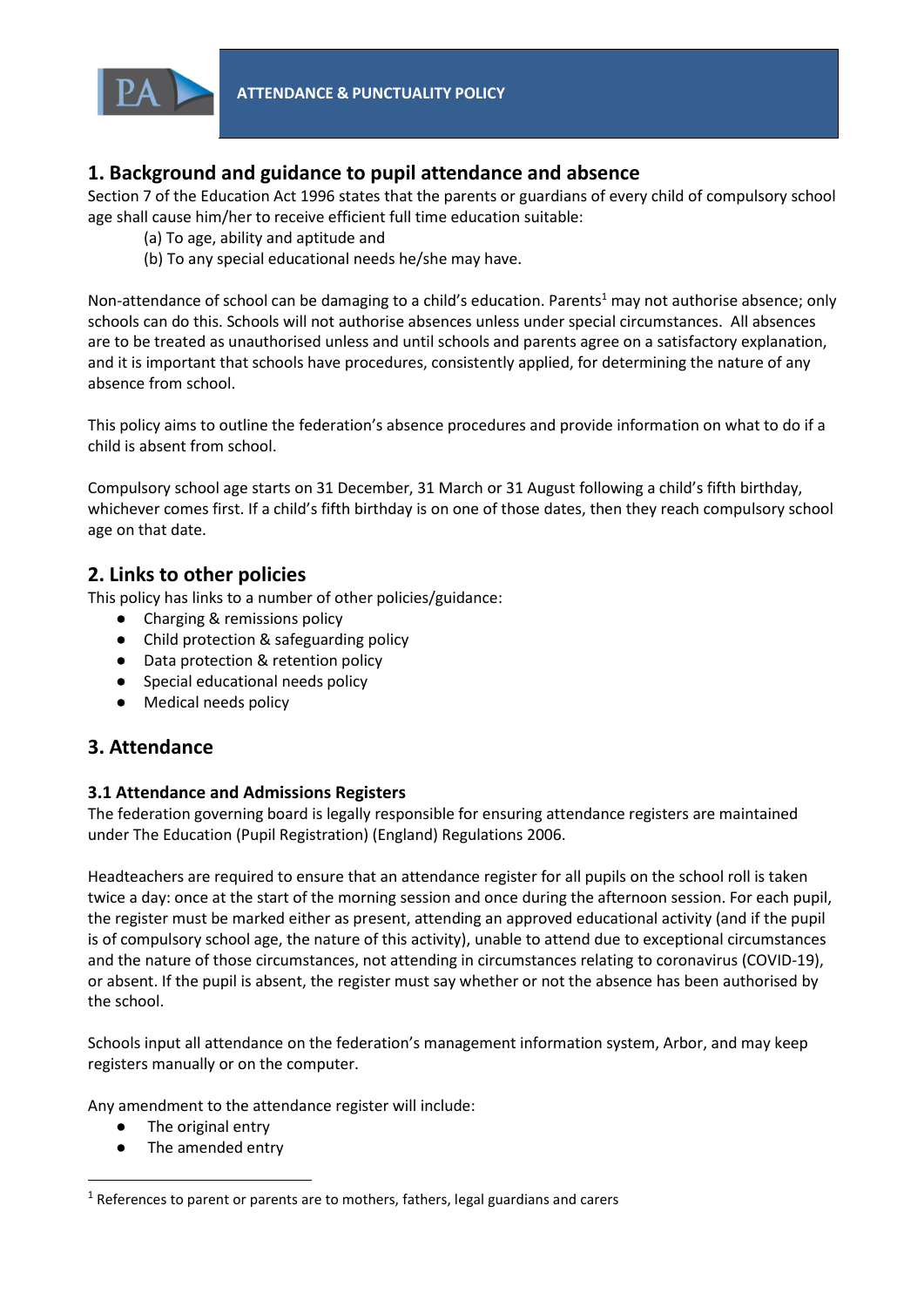

- The reason for the amendment
- The date on which the amendment was made
- The name and position of the person who made the amendment

Every entry in the attendance register will be preserved for three years after the date on which the entry was made.

#### <span id="page-4-0"></span>**3.2 Attendance marks used in schools**

| Code | <b>Description</b>                        |
|------|-------------------------------------------|
| I    | <b>PRESENT (AM)</b>                       |
|      | <b>PRESENT (PM)</b>                       |
| B    | <b>EDUCATED OFF SITE (NOT DUAL. REG)</b>  |
| C    | <b>OTHER AUTHORISED CIRCUMTANCES</b>      |
| D    | <b>DUAL REGSITRATION</b>                  |
| F    | <b>EXCLUDED</b>                           |
| G    | <b>FAMILY HOLIDAY (NOT AGREED)</b>        |
| н    | <b>FAMILY HOLIDAY (AGREED)</b>            |
|      | <b>ILLNESS</b>                            |
| J    | <b>INTERVIEW</b>                          |
| L    | <b>LATE (BEFORE REGSITER CLOSED)</b>      |
| M    | <b>MEDICAL/DENTAL APPOINTMENTS</b>        |
| N    | <b>NO REASON YET PROVIDED FOR ABSENCE</b> |
| Ο    | <b>UNAUTHORISED ABSENCE</b>               |
| P    | <b>APPROVED SPORTING ACTIVITY</b>         |
| R    | <b>RELIGIOUS OBSERVANCE</b>               |
| S    | <b>STUDY LEAVE</b>                        |
| т    | <b>TRAVELLER ABSENCE</b>                  |

#### <span id="page-4-1"></span>**3.3 Approved educational activities off-site**

The absence of pupils taking part in supervised educational activities outside the school is recorded as 'approved educational activity.'

The following activities are examples of when the approved educational activity category can include:

- field trips and educational visits, in this country and overseas;
- participation in or attendance at approved sporting activities;
- franchised pupils receiving part of their tuition off-site at another location while remaining under overall supervision of the home school (i.e. a flexible arrangement short of formal dual registration). This can include special tuition for dyslexic children and sick children being taught at home but remaining on roll.

Where a school has to close due to severe weather conditions, teacher industrial action, fire or other structural damage or for in-service training, the register is marked as school closed. This does not affect pupils' attendance figures.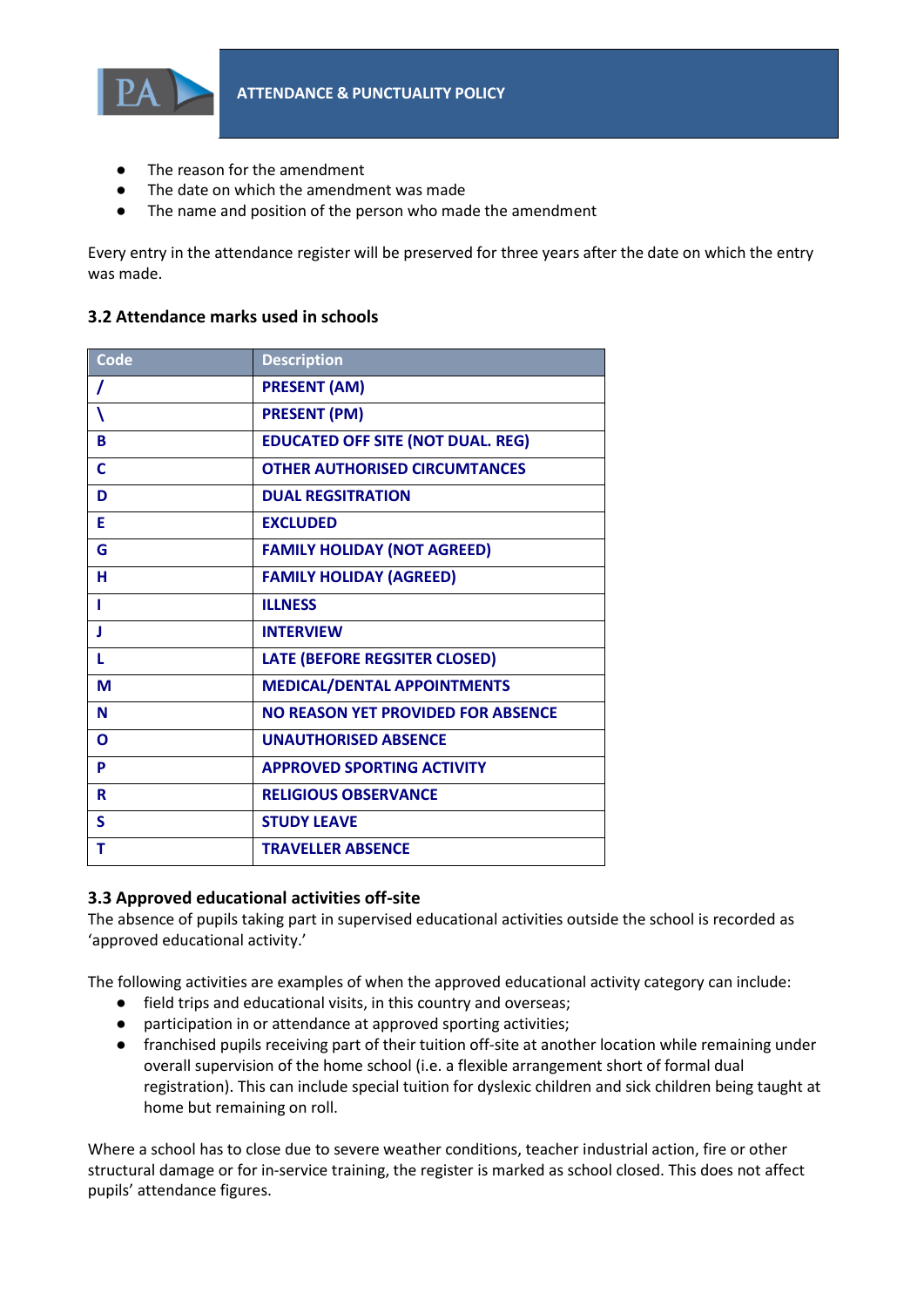

## <span id="page-5-0"></span>**4. Deleting pupils from the admissions register**

There are strict rules on when schools can delete pupils from their admissions register and where a school has decided to remove a pupil from their admission roll, they should notify the local authority.

If a pupil is to be taken off the admissions register because he or she is moving to another area or school, the school should find out the name and address of the new school and when the pupil will start, confirming this information with the receiving school. School staff should be concerned about a pupil's welfare:

- if the parents do not name the receiving school; or
- if a pupil has 'disappeared' from the area without explanation; or
- if a pupil has not returned to school within ten school days of the agreed return date after a family holiday in term-time.

More information can be found in the data protection & retention policy.

If schools are concerned about a child's safety and/or wellbeing, they will refer to the guidelines laid out in the child protection & safeguarding policy.

## <span id="page-5-1"></span>**5. Children Missing in Education**

School aged children residing in Hackney have the right to receive an appropriate education and the vast majority of children are doing so. However, there are a number of ways a child fails to access the school system and hence becomes missing from education. It is vital our schools are proactive in ensuring that as far as possible, children and young people are not lost to education and that when families inform schools of relocation, all relevant information in regard to destination, forwarding addresses, new schools etc. is sought. It is not acceptable to de-register a child with only minimal information on where the family are moving to. In order to successfully ensure that no child is missing in Education, our schools liaise with the local authority's Children Missing Education team.

#### **The Children Missing Education team will:**

- co-ordinate, through multi-agency work, the identification, referral, tracking and engagement of children missing or at risk of missing education;
- manage the co-ordination of the referral process;
- work in partnership with key stakeholders in Hackney to develop the already existing inter agency network so that all members are aware of the referral process for pupils who are missing or at risk of missing education;
- manage a central database of all children missing or at risk of missing education in the borough and monitor the effectiveness of interventions and placements;
- identify and allocate a lead professional in relation to Children Missing Education;
- follow robust tracking and monitoring systems to confirm residency of children moving out of the borough;
- raise awareness of the service and provide guidance/advice to all schools and lead professionals in the borough regarding children missing education.

#### **The school will:**

● follow the procedures for investigating pupil absence. If the school is unable to establish the reason or locate the pupil(s) following all reasonable enquiries, then they must inform their allocated attendance officer/advisor within five days;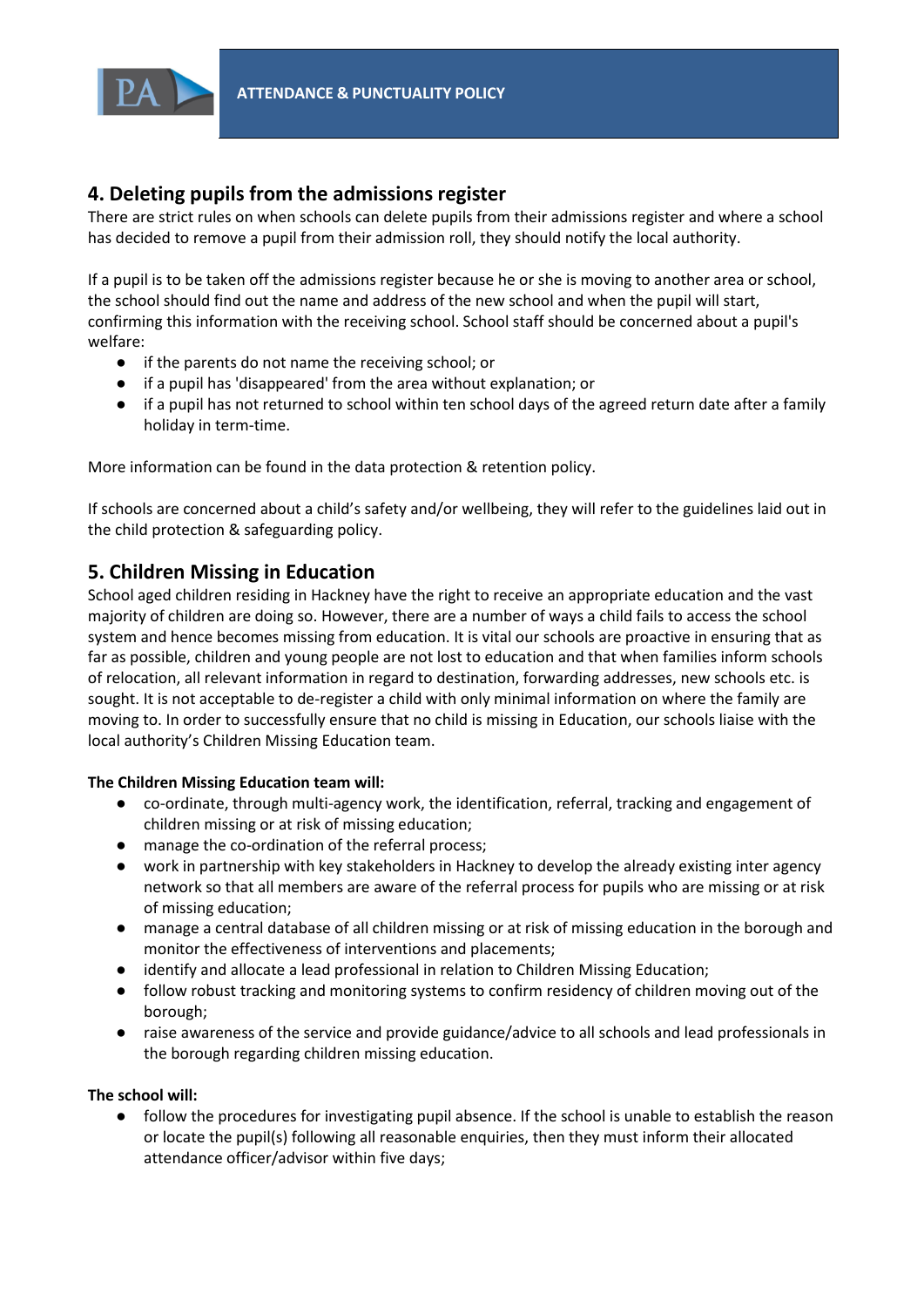

- refer a pupil to their allocated attendance officer if they have been unable to confirm that the pupil has started at another school should the parent inform the school of a new address outside of Hackney;
- keep the child on roll for a further 10 days whilst the Education Attendance Service (EAS) makes further enquiries about the child following any referral made about the pupil not attending school. The outcome of this investigation may be:
	- o the child is located and remains on the school roll;
	- o the child has started at a new school;
	- o the child is not located and is deemed to be a missing child.
	- o The EAS will advise the school whether to remove a child's name from the admission register.
- prescribe the grounds on which the name of a pupil of compulsory school age can be deleted from the admission register. When a pupil is deleted from the admission register the school must clearly indicate the date and the reason for the removal from roll.
- only remove the pupil's name from the register if the EAS has been unable to locate a child and the Attendance Officer has informed the school to remove the child's name from the register. The discharging school MUST ensure that the Common Transfer File (CTF) is coded XXXXXXX (destination unknown) and uploaded to S2S.
- ensure that when a child is removed from roll without an identified receiving school, a Children Missing Education referral is completed immediately.
- immediately notify Children's Social Care on 0208 356 5500 if a pupil is subject to a Child Protection Plan and disappears without any warning.

## <span id="page-6-0"></span>**6. Authorised Absence**

An authorised absence is where the school has either given permission in advance for the child to be absent or where an explanation offered is accepted as satisfactory justification for absence.

Absence may generally be authorised for the following reasons:

- Illness, medical appointments (appointments should be made outside school times where possible)
- Unavoidable cause (which is expected to be an emergency and unavoidable)
- Days of religious observance
- Traveller child travelling for the purposes of parents' employment

More information about authorised absence can be found in the Department for Education's document: [School attendance Guidance for maintained schools, academies, independent schools and local authorities](https://assets.publishing.service.gov.uk/government/uploads/system/uploads/attachment_data/file/907535/School_attendance_guidance_for_2020_to_2021_academic_year.pdf)  [2020](https://assets.publishing.service.gov.uk/government/uploads/system/uploads/attachment_data/file/907535/School_attendance_guidance_for_2020_to_2021_academic_year.pdf)

Should this document be amended during the life of this policy, please refer to the most up-to-date guidance from the DfE.

## <span id="page-6-1"></span>**7. Unauthorised Absence**

Unauthorised absence includes "holidays" taken by parents with their children during term time. It also includes truancy. Headteachers will report data on attendance each term to their LAB and the Executive Principal will provide data from all federation schools to the Central Governing Board. Each school is required to publish attendance and absence figures to the DfE.

#### <span id="page-6-2"></span>**7.1 Family Holidays**

Under education law, parents may request absence for pupils from school due to a family holiday. It is for schools to determine whether or not they agree to a family holiday during term time. In the majority of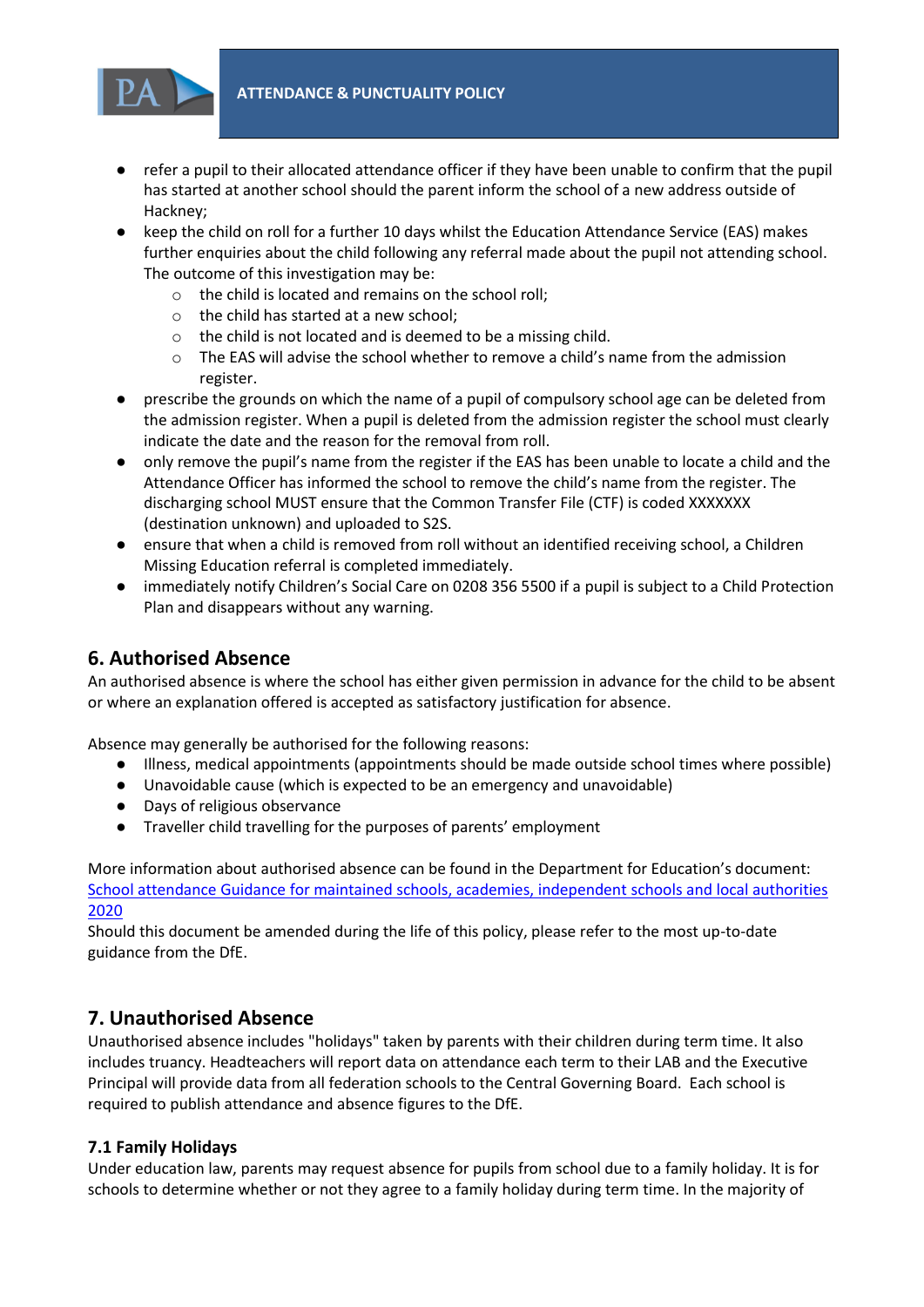

cases schools will not authorise holidays. However, in exceptional circumstances the Headteacher may authorise a holiday during term time.

In considering any request for holiday absence, schools will look at individual circumstances and take account of:

- the age of the pupil;
- the time of year proposed for the trip;
- its nature and parents' wishes;
- the overall attendance pattern of the pupil; and
- the pupil's stage of education and progress.

#### <span id="page-7-0"></span>**8. Persistent absenteeism**

A child becomes a 'persistent absentee' when they miss 10% or more schooling across the school year for whatever reason. The parents of any child whose absence approaches the 10% mark, will be asked to meet with key staff to review the circumstances that have led to the child being absent from school and consider strategies to improve attendance. Any child whose attendance is below 94% will be considered for in school interventions which will include discussions between the family and the school based attendance lead. Fines will be considered by Headteachers as a way of tackling absence.

## <span id="page-7-1"></span>**9. Keeping the school informed of contact details**

Schools will contact a parent if their child is absent from school. Parents of children enrolling in the school are asked to provide details of emergency contacts for the child. This information is kept on Arbor This information includes:

- home address and telephone number of parents;
- place of work, and telephone number (if applicable);
- mobile telephone number;
- names and telephone numbers of adults who are authorised by the parents to collect their child from the school i.e. childminder, relative, neighbour;
- information about any person who has been denied legal access to the child;
- information about who has primary responsibility for the child.

Parents are asked to renew their contact details at least once annually. If there are any changes to any of the above, parents should notify the school office. When there is a change to the end of the day arrangements, parents should inform either the school office or the class teacher.

## <span id="page-7-2"></span>**10. Responsibilities**

#### <span id="page-7-3"></span>**10.1 Local Authority**

It is the responsibility of the local authority (LA) to oversee how schools and parents are ensuring children in Hackney are attending school on a regular basis. School Attendance Officers are available to work with schools and parents through a traded service to ensure children are attending school.

#### <span id="page-7-4"></span>**10.2 Governors and LAB members**

It is the responsibility of governors and LAB members to monitor attendance on a regular basis and challenge Headteachers and the Executive Principal when absence is a cause for concern.

#### <span id="page-7-5"></span>**10.3 Headteachers**

Headteachers should have high expectations for the attendance of pupils in their schools and are required to report attendance figures to their LAB. They are also required to inform the LA if a pupil fails to attend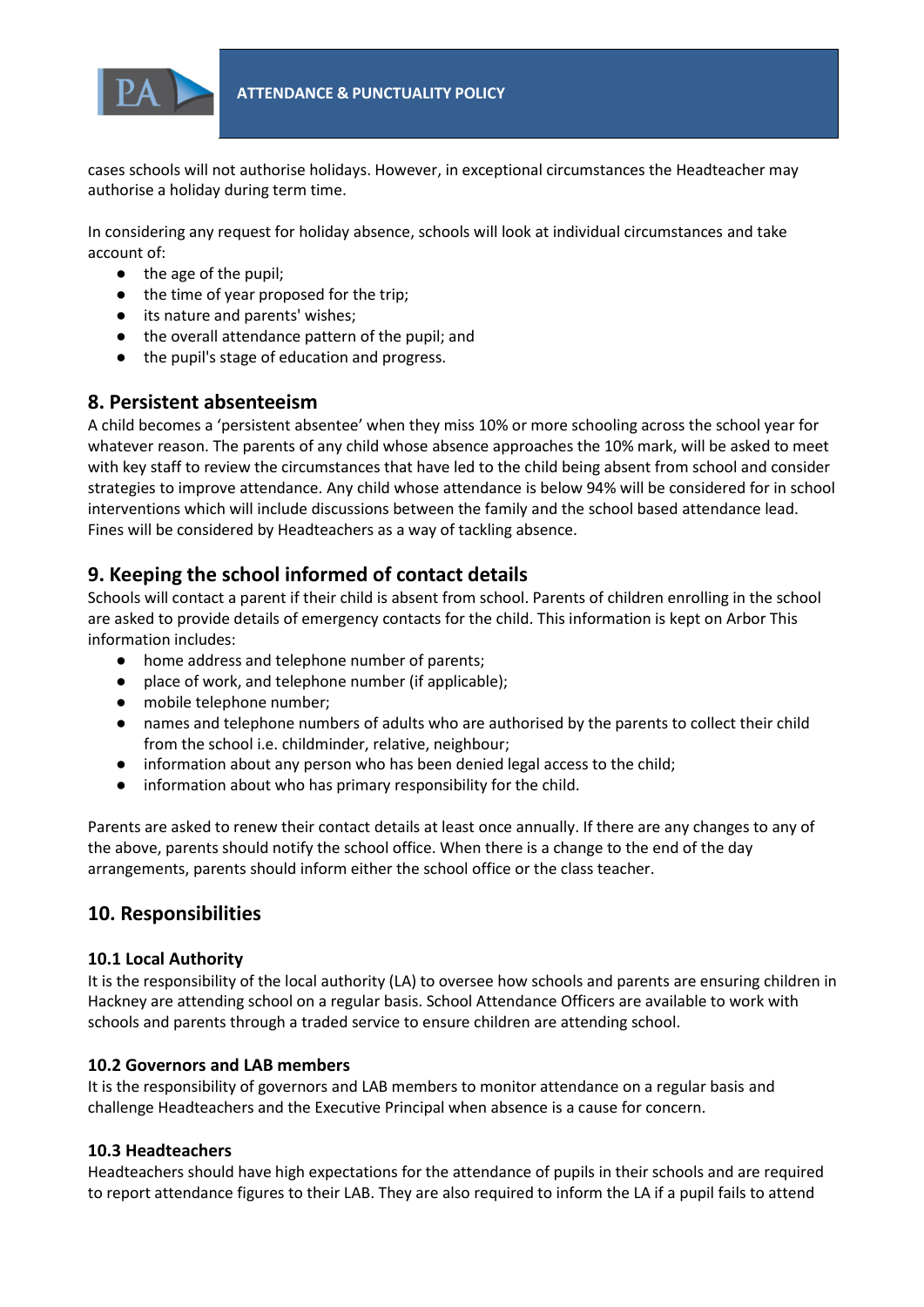

regularly or has been absent for a continuous period of ten days (and the absence is treated as unauthorised) or is missing from education. Headteachers will notify the LA if there are areas of concern.

#### <span id="page-8-0"></span>**10.4 Staff**

Staff need to ensure that pupils are registered accurately and efficiently and that attendance targets are set for individual pupils and year groups. Parents should be contacted when reasons for absence are unknown or unauthorised. Pupil attendance and lateness need to be monitored regularly.

#### <span id="page-8-1"></span>**10.5 Pupils**

Pupils should be encouraged to attend school regularly and inform staff if there is a problem that may lead to absences.

#### <span id="page-8-2"></span>**10.6 Parents**

Parents have a prime responsibility to ensure that their children who are of compulsory school age attend school. Parents should encourage good attendance and inform the school on the first day of nonattendance and discuss planned absences with the school in advance (e.g. family holidays, special occasions). If a child does not attend regularly, parents should work closely with the school and any assigned School Attendance Officer to resolve the problem.

## <span id="page-8-3"></span>**11. Legal action to enforce school attendance**

Local Authorities and schools can use various legal powers if a child is missing school without a good reason. They can issue parents with:

- **A Parenting Order** This means parents have to go to parenting classes and have to do what the court says to improve school attendance.
- **An Education Supervision Order** If the council thinks a parent needs support in getting a child to go to school but the parent isn't co-operating, they can apply to a court for an Education Supervision Order. A supervisor will be appointed to help get the child into education.
- **School Attendance Order** A school Attendance Order is issued if the local authority thinks a child isn't getting an education. A parent is given 15 days to provide evidence that they've registered their child with a school or that they're giving them [home education.](https://www.gov.uk/home-education) The order may require parents to send their child to a specific school and can result in prosecution or a fine.
- **A fine** (sometimes known as a 'penalty notice'). Action can now be taken by schools, through the LA, against parents who condone truancy and parents as well as their children can be fined and/or having to undertake community service. Parents can be fined up to £2,500; and/or get a three month prison sentence

## <span id="page-8-4"></span>**12. Federation approach to unauthorised absence**

There are many reasons why pupils are absent from school without permission. Headteachers, staff, parents and pupils will work together to consider the best strategies for helping a child to attend school through:

- making sure children understand the importance of good attendance and punctuality;
- take an interest in a child's education by asking about school work and encouraging them;
- discussing any problems a child may have and inform the school about anything serious;
- not letting children take time off school for minor ailments;
- arranging appointments and outings after school hours, at weekends or during school holidays;
- setting reward schemes, such as certificates, school trips and activities;
- establishing home and school routine plans to help with organisation.

Our schools will also: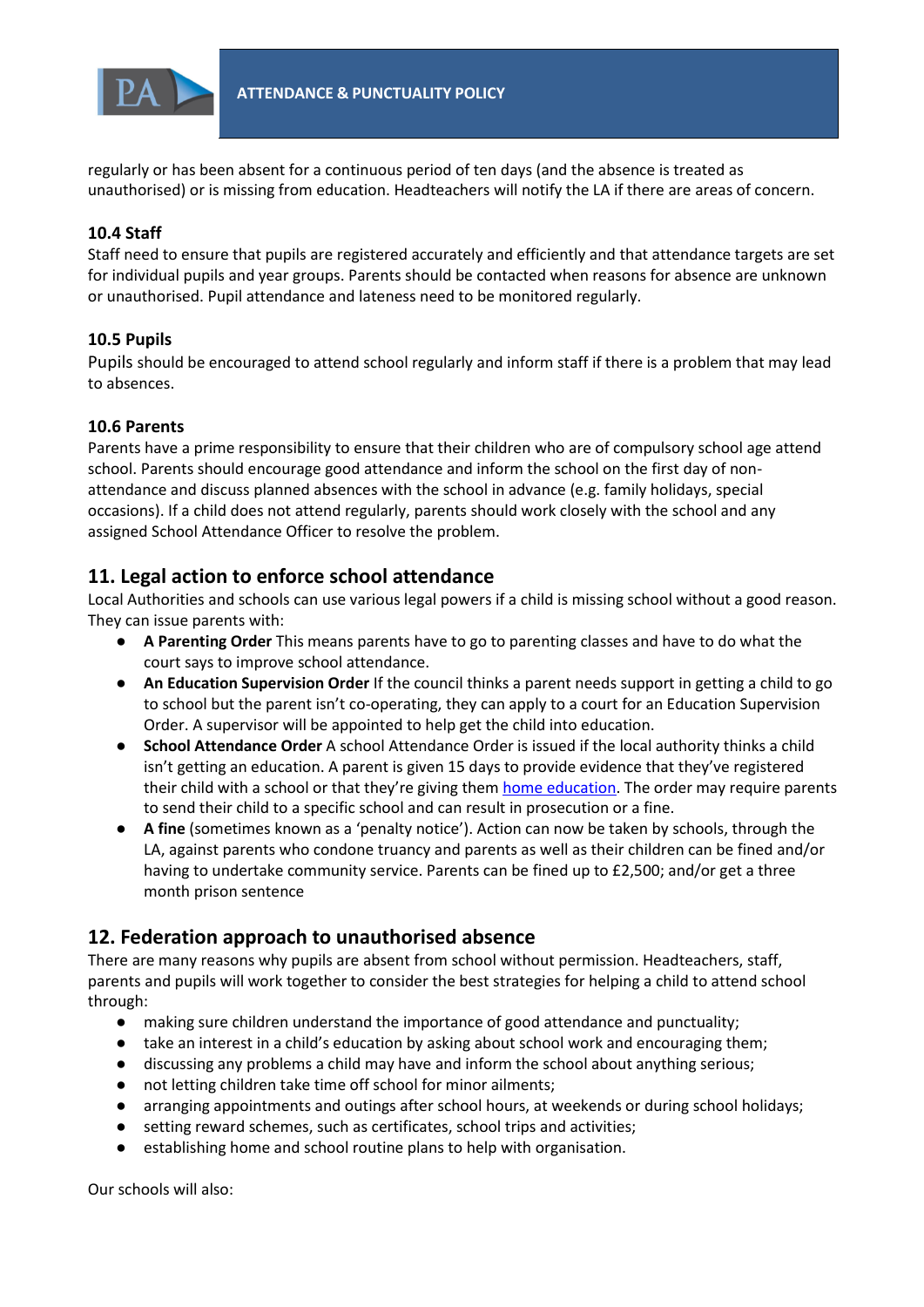

- implement a first day contact with parents of children who are absent from school without prior knowledge;
- encourage attendance checks, scheduled or unscheduled;
- have a member of staff responsible for attendance and ensure all staff work together to encourage good attendance.

There are a number benefits of a whole school approach to tackling absenteeism. These include:

- a shared responsibility for promoting school attendance rather than being left to particular individuals or groups;
- opportunities arise for cost-effective networking and joint training involving groups of schools or different professional groups;
- rigorous collection and analysis of data about attendance enables schools to check their progress against measurable outcomes.

## <span id="page-9-0"></span>**13. Punctuality**

It is important that pupils are encouraged to arrive at school on time and are prepared for the school day. Children who are persistently late miss a significant amount of learning as the beginning of the day is often when the children are prepared for their lessons. Children who arrive late disrupt lessons and this can be embarrassing for the child. Poor punctuality can also encourage poor attendance.

All children arriving late must be recorded and the register updated as necessary.

## <span id="page-9-1"></span>**14. Children collected late from school**

Children collected late from school can often experience distress, as they are keen to see their parents at the end of the school day.

Parents must make every attempt to collect their children on time and inform the school of any situation that may prevent them from doing so. Schools must monitor all cases where children have not been collected on time and take action as necessary.

## <span id="page-9-2"></span>**15. Charges for late / non-collection of children**

Schools have the power to impose a charge on parents/carers who fail to collect their child from school within a reasonable time after the close of the school day or after school activity.

Parents must telephone the school office if they are running late and advise on the time of their arrival at the school. On arrival, the school office will ask parents to fill in a brief form detailing the reason for late collection.

Charges will be set out in each school's charging schedule to the federation's charging and remissions policy.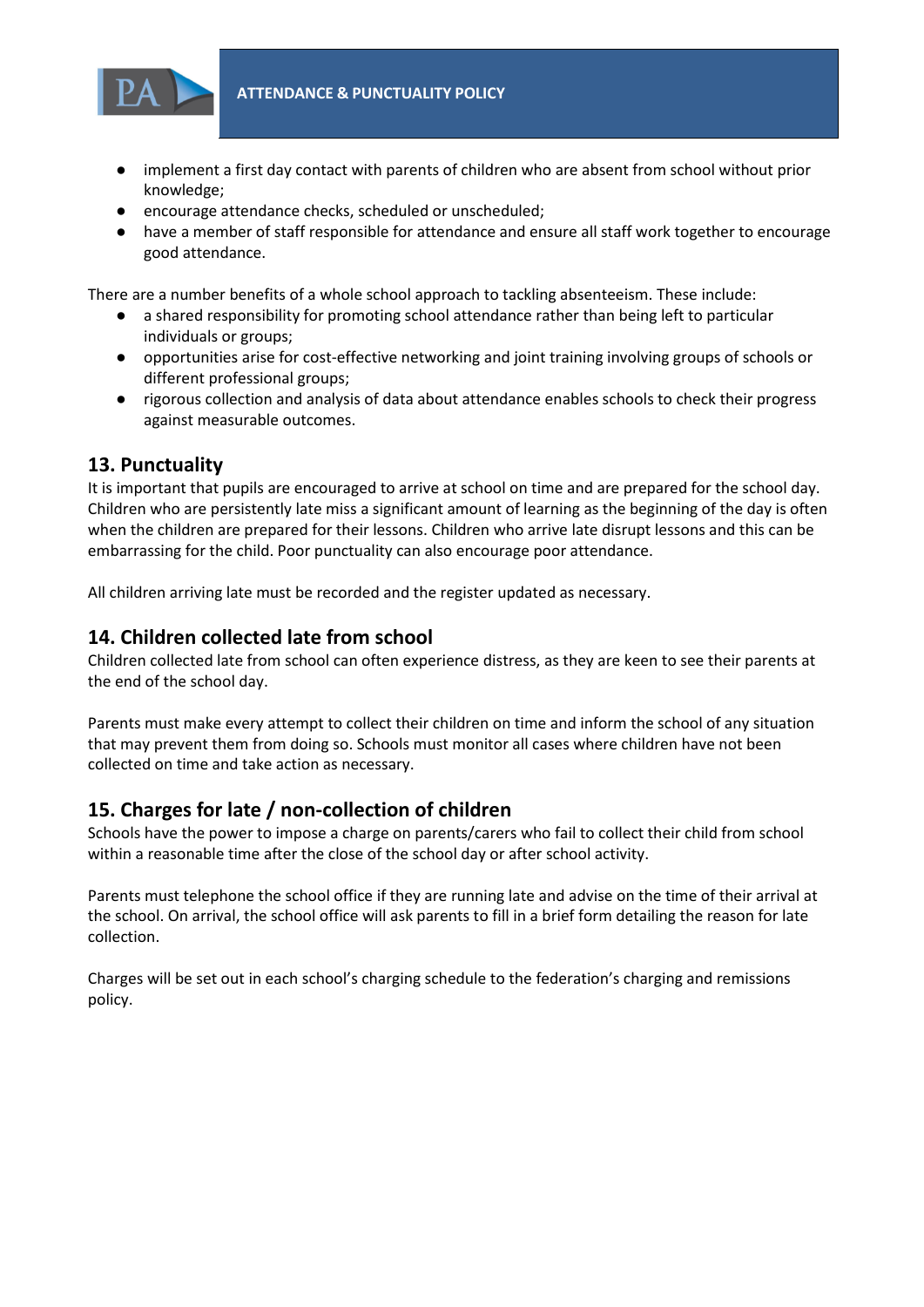

## <span id="page-10-0"></span>**Appendix 1: School attendance & punctuality procedures**

#### <span id="page-10-1"></span>**Absence procedures**

If a child is absent a parent must;

- Contact the school as soon as possible on every day of absence for a short period of absence or inform the school of the expected length of a longer period of absence, e.g. five plus days.
- Or, report to the school office/reception, who will make a note of the absence and arrange for the Pastoral Manager to speak to the parent if necessary
- If a child is due to have a planned medical procedure/operation, the school must be notified in advance and provide documentary evidence.

If your child is absent the school will;

- Telephone the parent on the first day of absence if they have not received notification of the absence from the parent,
- Invite the parent in to discuss the situation with the Pastoral Manager/Headteacher (or other relevant staff member) if absences persist;
- Ask for medical evidence, e.g. a doctor's letter or prescription medication if attendance falls below 95%
- Refer the matter to the Hackney Learning Trust School Attendance Officer if a child's attendance falls below 90%.

#### <span id="page-10-2"></span>**Punctuality procedures**

#### **Lateness**

Those children who arrive late are coded as 'L' (Late) in the school register. Children who are significantly late, see table below, are coded 'O' which is an unauthorised absence. Ten sessions of unauthorised absences may result in a Penalty Notice Warning being issued. A session is equal to a half-day absence.

If your child has a persistent late record, the parent will be asked to meet with a senior member of staff and/or Pastoral Manager to resolve the problem. Parents can approach the school at any time if they are having problems getting their child to school on time.

#### **Children picked up late from school**

In the event that the parent is running late or has made alternative collection with a friend/relative they should ring the school to advise them of those changes so that both the teacher and child are aware.

If it appears that there have been no alternative arrangements made for the collection of a child by the parent, the school staff should take the following steps:

- Messages are checked to see if there are any changes to the end of day arrangements
- Parents are contacted at home or work
- If this is unsuccessful other authorised adults are contacted

In the meantime, the child will wait near the office under adult supervision. All late collected children will be recorded in the "late book" and this information may be passed on to the Pastoral Manager for further investigation.

If a child is collected two hours later than the expected collection time, the school must contact the Emergency Duty Team at Social Services to inform them of the situation. The Emergency Duty Team will advise the school on any action to take which may include contacting the police.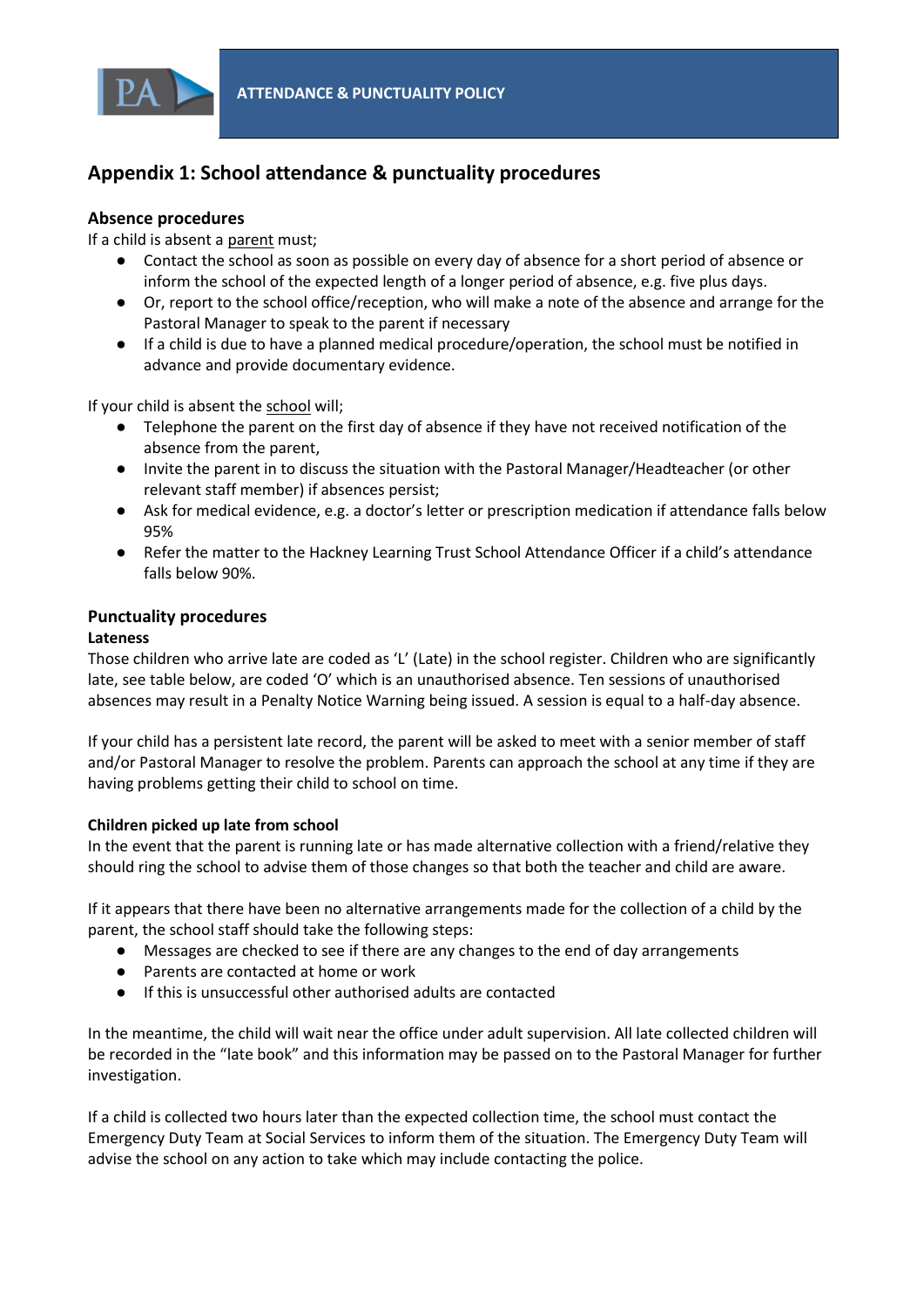

Morningside Primary Schools' procedure for Emergency Duty Care slightly differs due to operating a play centre until 6pm. The school office will call parents at 3:30pm if their child was not collected on time. If the school does not receive an answer they will keep the child in play centre until 6pm. After 6pm the school will continuously make calls to parents and by 6:30 if the parent still has not answered or contacted the school the emergency duty team will then be called.

#### **After school clubs, trips and visits**

It is essential children are collected from school clubs, trips and visits at the time specified. Whilst every effort is made to ensure children return from trips on time, in the event that children will be returning later than expected, the school will inform parents.

The procedures outlined above will apply to children collected late however the school may decide to remove the child from the activity if late collection continues to be an issue.

#### <span id="page-11-0"></span>**School start and end times**

| <b>School</b>                 | <b>Start &amp; Late times</b>           | <b>End of day times</b>    |
|-------------------------------|-----------------------------------------|----------------------------|
| De Beauvoir                   | Start 8:45am                            |                            |
|                               | Late register mark 9:10am               | <b>Whole school 3:30pm</b> |
|                               | <b>Unauthorised absence mark 9:30am</b> |                            |
| Gainsborough                  | Soft start from 8:45am                  |                            |
|                               | Start 9:00am                            | <b>Whole school 3:30pm</b> |
|                               | Late register mark 9:10am.              |                            |
|                               | Unauthorised absence mark 9:30am        |                            |
| <b>Holy Trinity</b>           | <b>Start 8:55am</b>                     | <b>Whole school 3:30pm</b> |
|                               | Late register mark 9:10am               |                            |
|                               | <b>Unauthorised absence mark 9:30am</b> |                            |
| <b>Morningside</b>            | Soft start from 8:45am                  |                            |
|                               | Late register mark 9:10am               | <b>Whole school 3:30pm</b> |
|                               | Unauthorised absence mark 9:30am        |                            |
| <b>Springfield</b>            | Soft start from 8:45am                  |                            |
|                               | Start 8:55am                            | <b>Whole school 3:30pm</b> |
|                               | Late register mark 9:10am               |                            |
|                               | <b>Unauthorised absence mark 9:30am</b> |                            |
| <b>St John &amp; St James</b> | Start 8:55am                            | <b>Whole school 3:30pm</b> |
|                               | Late register mark 9:10am               |                            |
|                               | <b>Unauthorised absence mark 9:30am</b> |                            |
| <b>St John the Baptist</b>    | Soft start from 8:45am                  |                            |
|                               | Start 8:55am                            | <b>Whole school 3:30pm</b> |
|                               | Late register mark 9:10am               |                            |
|                               | <b>Unauthorised absence mark 9:30am</b> |                            |
| <b>St Matthias</b>            | Start 8:55am                            |                            |
|                               | Late register mark 9:10am               | <b>Whole school 3:30pm</b> |
|                               | <b>Unauthorised absence mark 9:30am</b> |                            |